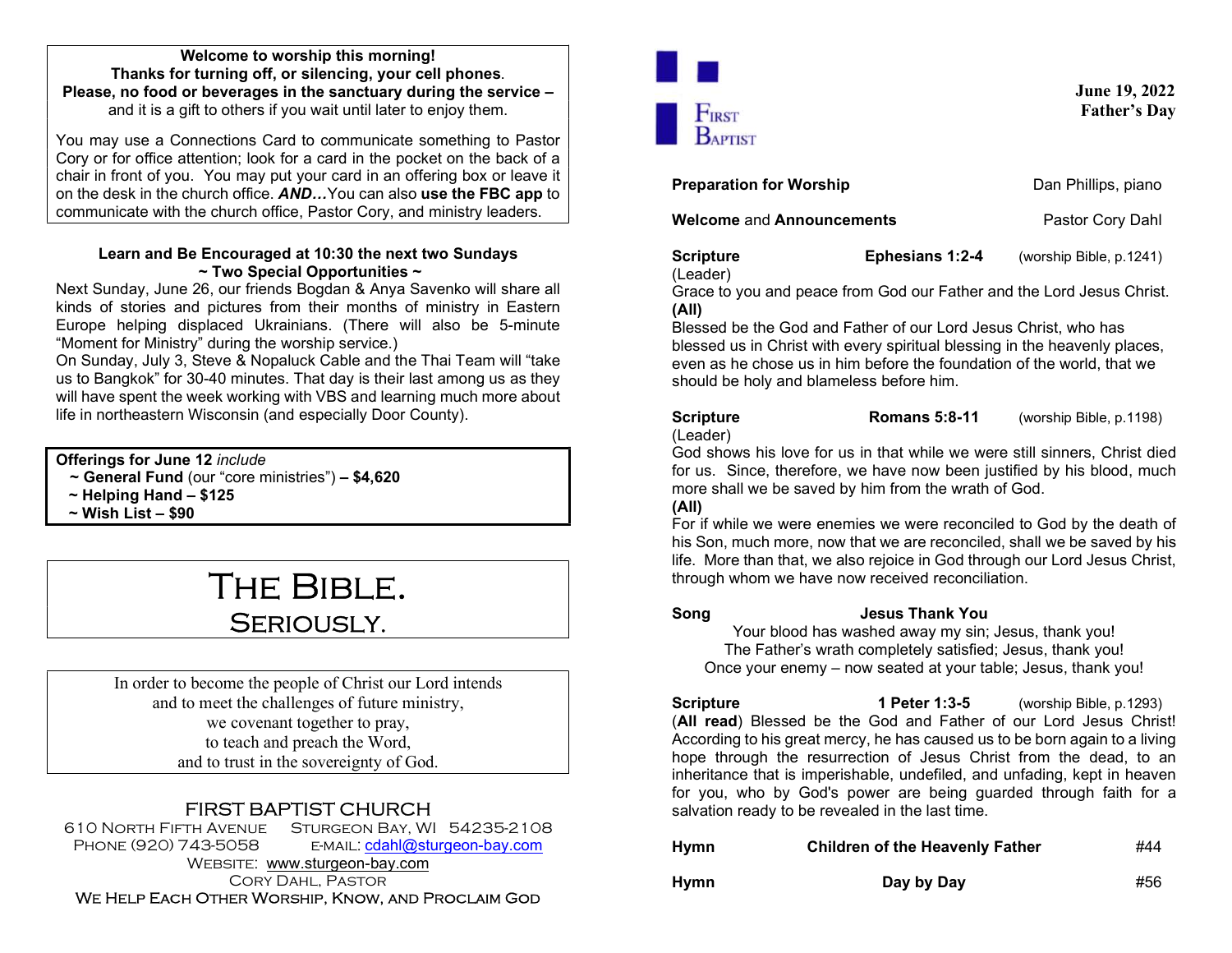| Hymn                                                              | <b>Come Thou Fount of Every Blessing</b>                                                                                                                                 | #2   |  |  |
|-------------------------------------------------------------------|--------------------------------------------------------------------------------------------------------------------------------------------------------------------------|------|--|--|
| Hymn                                                              | <b>Be Thou My Vision</b>                                                                                                                                                 | #382 |  |  |
| <b>Presentation of Bible to First Grade Grad</b>                  |                                                                                                                                                                          |      |  |  |
|                                                                   | <b>Moment for Prayerful Reflection</b><br>(Children age 3 through K will be dismissed for Children's Church)                                                             |      |  |  |
| Sermon                                                            | <b>Wisdom for Wives and Husbands</b><br>1 Peter 3:1-7 $\sim$ worship Bible, p.1295                                                                                       |      |  |  |
| Doxology                                                          | Praise God from whom all blessings flow!<br>Praise him, all creatures here below!<br>Praise him above, ye heavenly host!<br>Praise Father, Son, and Holy Ghost!<br>Amen! |      |  |  |
| There is Coffee Time in the fellowship hall following the service |                                                                                                                                                                          |      |  |  |

Copyright information for June 19, 2022; CCLI #190964 Jesus Thank You Pat Sczebel ©2003 Sovereign Grace Worship Doxology Public domain Scripture is from The Holy Bible, English Standard Version (or ESV)

Fighter Verse for June 20-June 26 1 Peter 5:6-8 (ESV)

seeking someone to devour.

Humble yourselves, therefore, under the mighty hand of God so that at the proper time he may exalt you, casting all your anxieties on him, because he cares for you. Be sober-minded; be watchful. Your adversary the devil prowls around like a roaring lion,

#### We don't "pass the plate" during the service.



There are lots of ways to give…

You may put your **offering in a box** anytime, give **online** through CCB, use your smartphone and PushPay, send a check, arrange with your bank to send a check, drop off your offering for the safe, use the First Baptist app!

Many ways to "worship through giving"!

| <b>Children's Church</b> | 6/19 Joy Gustafson, Gina Totaro<br>6/26 Judi Sowl, Isaac Totaro   |
|--------------------------|-------------------------------------------------------------------|
| <b>Nursery</b>           | 6/19 Gail Haag, Evelyn Parks<br>6/26 Kirsten Meacham, Sherri Haan |
| ∶ Coffee Table           | 6/19 Jon & Nancy Bauman<br>6/26 Larry & Sharon Iverson            |
| <b>Greeters / Ushers</b> | Sally Teich and Mary Wetak                                        |

# PRAYER REMINDERS

| Church Family     | Paul Haan<br>Dave & Carol Hackett<br><b>Riley Happs</b> |
|-------------------|---------------------------------------------------------|
| Ministry Partners | <b>Training Leaders International</b>                   |

**Missionary Friends** Steve and Nopaluck Cable, along with five Thai women, just began their six weeks in the States – and they will be with us for Vacation Bible School and a whole lot of special activities and events from Sunday afternoon, June 26 through Sunday afternoon, July 3. Pray for their travel safety and for general good health and for great times of learning and ministering alongside lots of fellow believers.

A year ago this month our lives were changed forever. We are so thankful to God for being with us every step of the way. We also want to thank our church family for all of the prayers, visits, cards, meals, leaf and snow removal, and moral support that we received throughout the past year. We love you all so much! Please continue to pray for us as it is still a struggle not to get discouraged.

~ Laurie (and Bill) Rehman

# CELEBRATING A BIRTHDAY THIS WEEK –

 Tuesday Holly Sayer, Garrett Sowl Wednesday Aneliese Nasman Friday Eric Buesing



Did we miss you? Let us know, please.

And if you think we might not have your birthday info, please let us know.